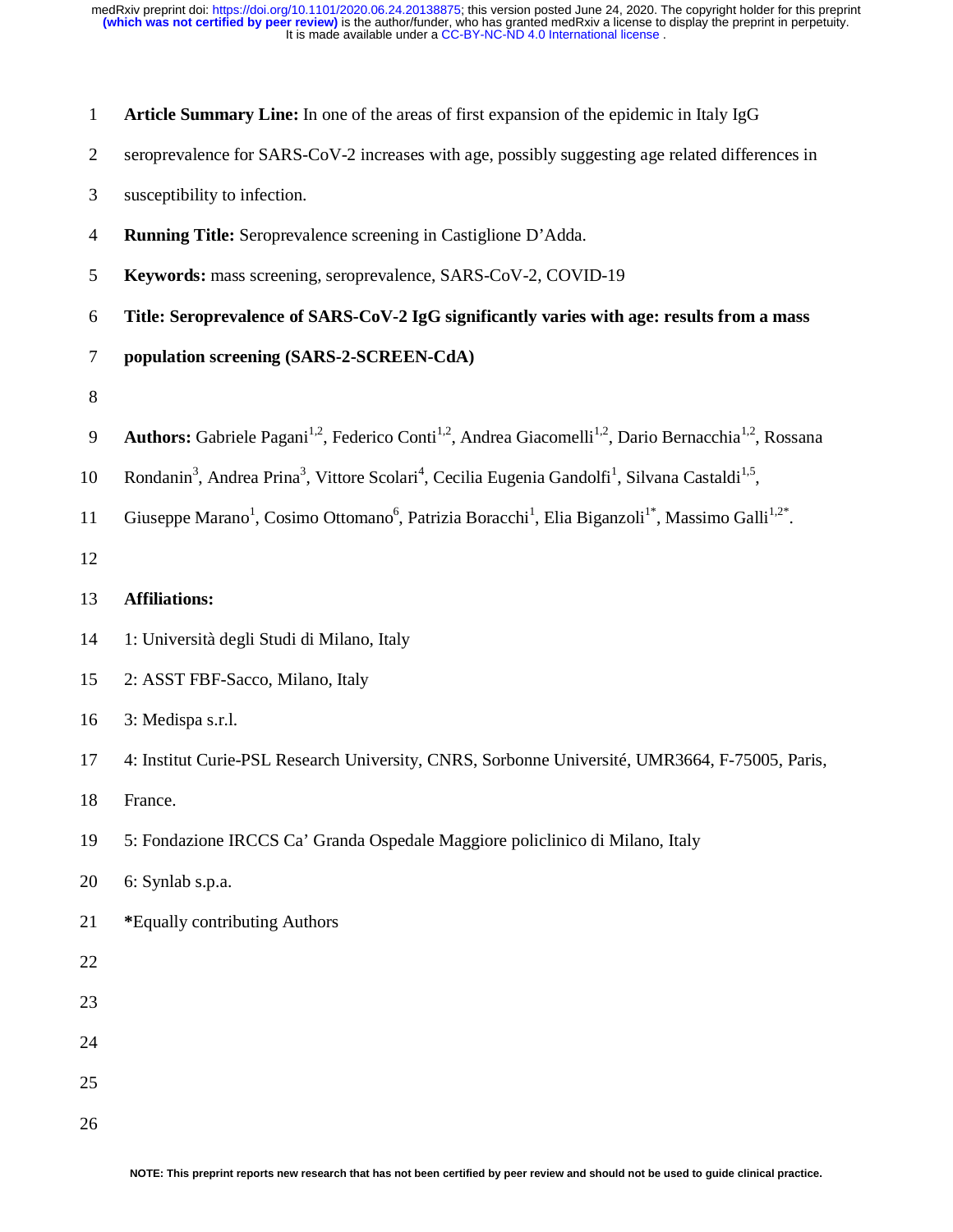## 27 **Abstract – 48 words**

- 28 Castiglione D'Adda is one of the towns earlier and more severely affected by the SARS-CoV-2
- 29 epidemic in Lombardy. In a mass screening involving 4174 out of about 4550 total inhabits,
- 30 significant age-related differences in anti SARS-CoV-2 IgG seroprevalence were found, with the
- 31 lowest prevalence in the youngest inhabitants.
- 32

#### 33 **Text – 691 words**

## 34 *Background and Methods*

35 Coronavirus Induced Disease 2019 (COVID-19) is caused by a novel *betacoronavirus* which was

36 first identified in China and denominated SARS-CoV-2 (Severe Acute Respiratory Sindrome

37 Coronavirus 2) [1]. Italy was the first European country that suffered a wide spread of the infection,

38 which caused hundreds of thousands of cases [2].

39 The municipality of Castiglione d'Adda, a town of about 4550 inhabitants, has been heavily

40 affected by SARS-CoV-2 infection since the earliest stages of the epidemic and subjected to

41 movement restrictions since February  $23<sup>rd</sup>$ , 2020. As of June 21, 2020, 184 confirmed cases of

42 COVID-19 were reported, the large majority of which requiring hospitalization, accounting for

43 about 4% of the total population. At the same time, 76 deaths were officially attributed to COVID-

44 19, with an overall population mortality of 1.7%. During the epidemic, testing was restricted to

45 severely symptomatic cases. Consequently, the true extent of the SARS-CoV-2 infection remains

46 unknown. In this study, the entire population of Castiglione D'Adda was invited to perform a

47 lateral-flow immunocromatographic tests on capillary blood (Prima Lab, Switzerland). Moreover, a

48 random sample of 562 subjects (stratified per sex and age) and all subjects tested positive to the

49 rapid test were invited to undergo confirmatory tests by chemiluminescent method on venipuncture

50 drawn blood (CLIA, IgG anti-SARS-CoV-2, Abbott, USA) and SARS-CoV-2 PCR on NPS [3].

51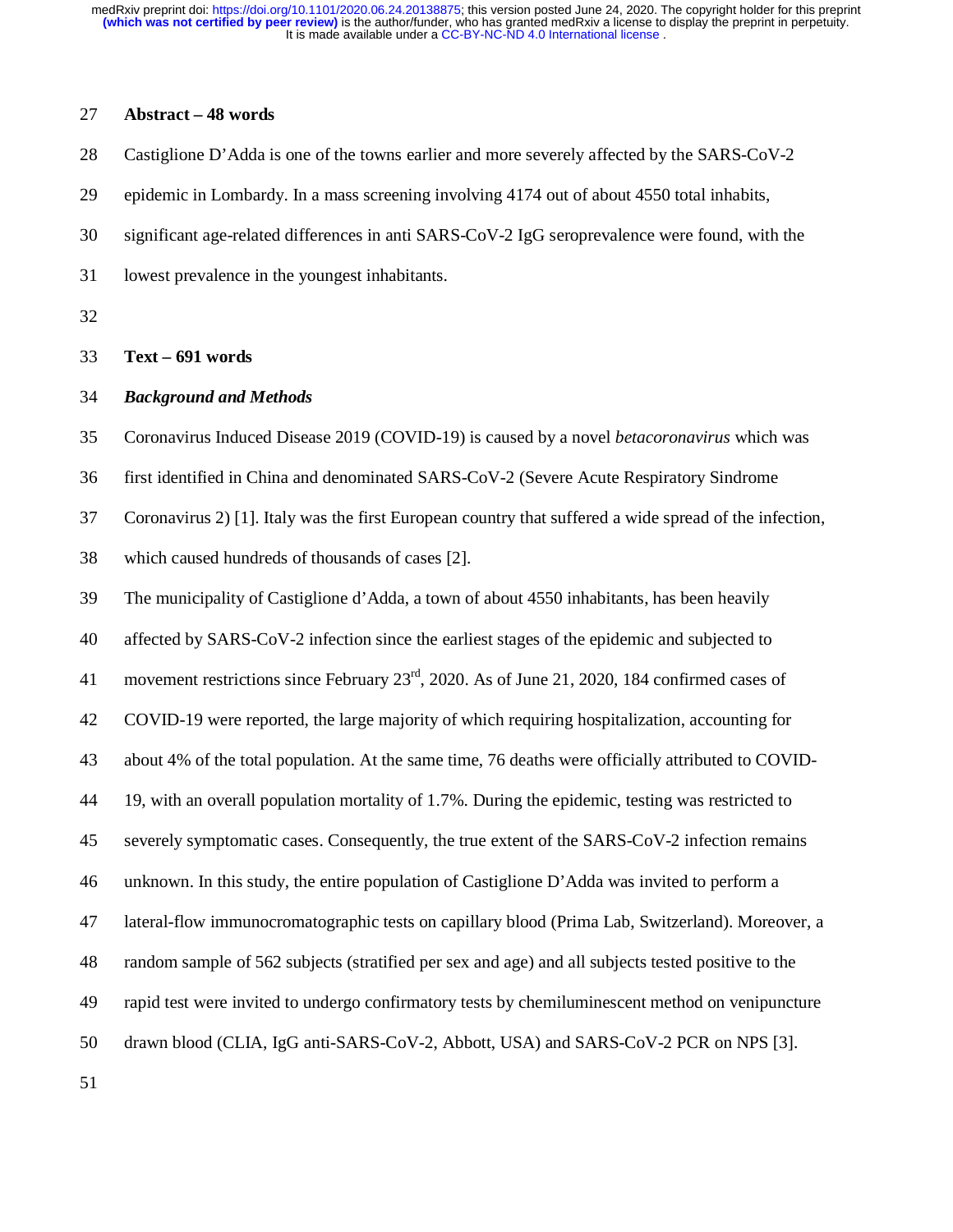52 The analysis of IgG prevalence in the different age groups was performed by logistic regression 53 models with response variable equal to 1 for positive IgG results, and 0 for negative IgG results. 54 Age and gender were included as independent variables. Results were reported in terms of 55 estimated probabilities of being positive to IgG test as a function of age, with respective 95% 56 confidence intervals.

57

### 58 *Results and Discussion*

59 The analysis was based on 509 subjects of the random sample with available results. The overall 60 seroprevalence found in the tested sample was 22.6% (95% confidence interval 17.2- 29.1). A 61 significant effect of age was found  $(p<0.0001)$  while no significant association emerged between 62 IgG results and gender ( $p=0.2560$ ). The possible existence of a non-linear effect of age was tested 63 by including spline polynomials, without significant results ( $p=0.9078$ ). Furthermore, an 64 age/gender interaction effect did not result significant (p=0.5199). Estimates of probabilities of 65 being positive to IgG test, from a model including only age as independent variable, are reported in 66 Fig.1 and Tab. 1. 67 Since the early phases of the pandemic, advanced age was identified as an independent predictor for 68 severe disease and worse outcomes [4]. Beside this, it remains unclear if the limited number of 69 cases reported in children [5] is due to a milder course of disease, with a larger percentage of 70 asymptomatic cases, or to a lower susceptibility to infection, as our results seem to suggest. 71 Different ACE2 expression according to age have been postulated to explain clinical expression and 72 susceptibility to the infection. In particular, a higher expression of ACE2 in lung tissues in 73 advanced age groups had been speculated [6, 7]. Moreover, a variable susceptibility to other 74 coronavirus such as HCoV-NL63, which also use ACE2 as cell receptor in humans, in different age

75 groups, has been also reported in different age groups [8].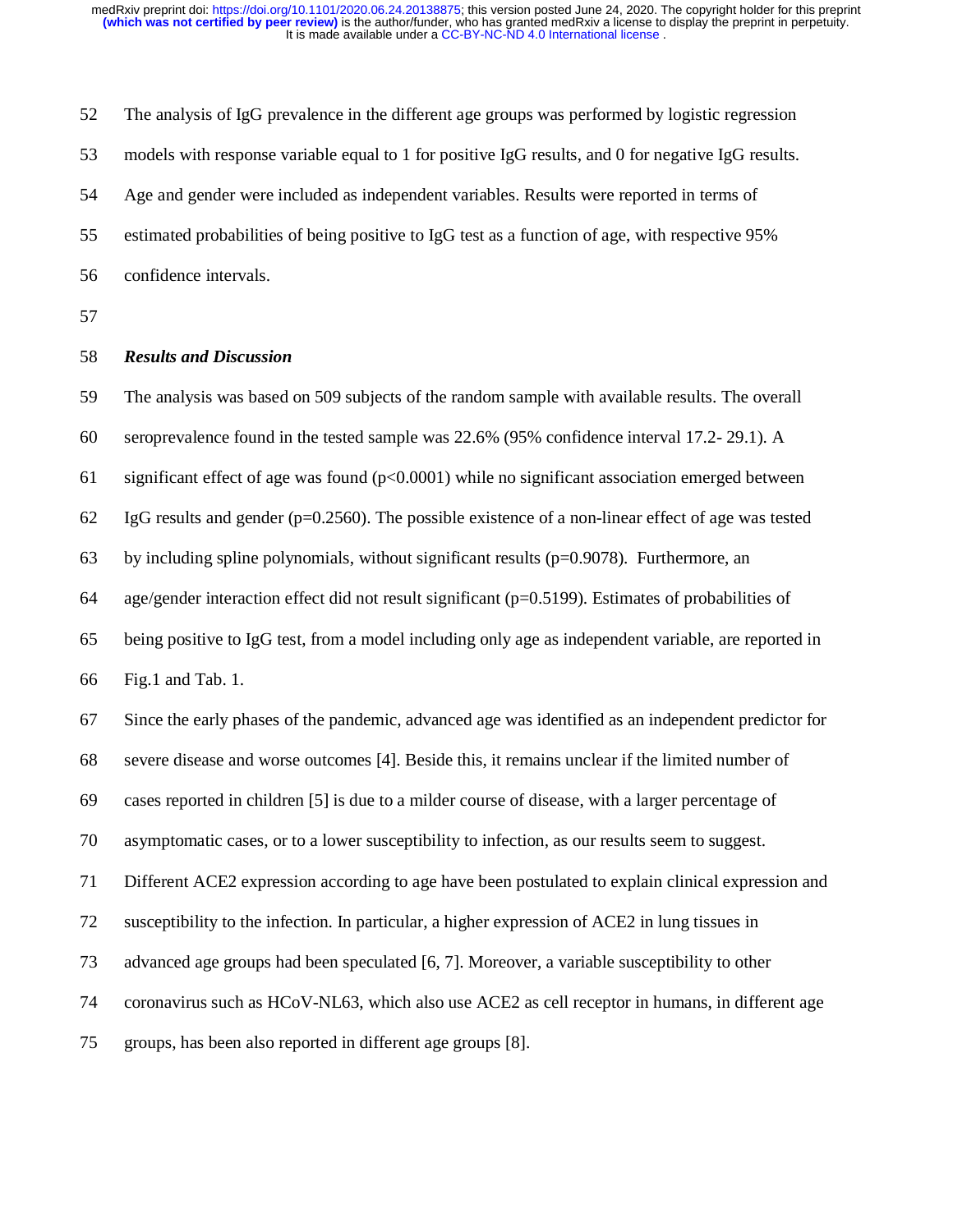| 76 | Another possible explanation may be that an asymptomatic/pauci-symptomatic infection, more                         |  |  |  |
|----|--------------------------------------------------------------------------------------------------------------------|--|--|--|
| 77 | common in younger subjects, could elicit a less marked, or transient, antibody response, as already                |  |  |  |
| 78 | found in the closely related Middle East Respiratory Syndrome Coronavirus (MERS-CoV) [9].                          |  |  |  |
| 79 | A possible confounding factor in our findings could be related to social distancing measures:                      |  |  |  |
| 80 | schools of any grade were among the first institutions to be closed in Italy, starting from the 5 <sup>th</sup> of |  |  |  |
| 81 | March. This could have led to a lower exposure to the infection in children in pre-scholar and                     |  |  |  |
| 82 | scholar age groups.                                                                                                |  |  |  |
| 83 | In conclusion, our findings suggest that IgG seroprevalence for SARS-CoV-2 increases with                          |  |  |  |
| 84 | increasing age and these data suggest a lower susceptibility to infection in the lower age groups.                 |  |  |  |
| 85 | These findings have important implications in epidemiology and public health, particularly in                      |  |  |  |
| 86 | designing future population screenings, and could be an important contribution in the re-opening                   |  |  |  |
| 87 | process, especially considered that more than three-fourths of the population could be still                       |  |  |  |
| 88 | susceptible to SARS-CoV-2 infection, even in an area of initially unrestricted viral circulation.                  |  |  |  |
| 89 |                                                                                                                    |  |  |  |
| 90 | <b>Conflict of interests</b>                                                                                       |  |  |  |
| 91 | The authors declare no conflicts of interest.                                                                      |  |  |  |
| 92 |                                                                                                                    |  |  |  |
| 93 | <b>Acknowledgments</b>                                                                                             |  |  |  |
| 94 | MG, GP, FC, DB, AG, RR and EB defined the study protocol. GP drafted a first version of the                        |  |  |  |
| 95 | manuscript, which was then revised and integrated by MG, EB, AG, CEG and SC. EB, PB and GM                         |  |  |  |
| 96 | analyzed the data. All authors approved the final version of the manuscript.                                       |  |  |  |
| 97 | We also acknowledge the non-conditioning economical support from CISOM (Corpo Italiano di                          |  |  |  |
| 98 | Soccorso dell'Ordine di Malta), Banca Mediolanum s.p.a., Fondazione Rava and FC Internazionale                     |  |  |  |
| 99 | Milano.                                                                                                            |  |  |  |
|    |                                                                                                                    |  |  |  |

100 The study was approved by University of Milan's Ethical Committee.

101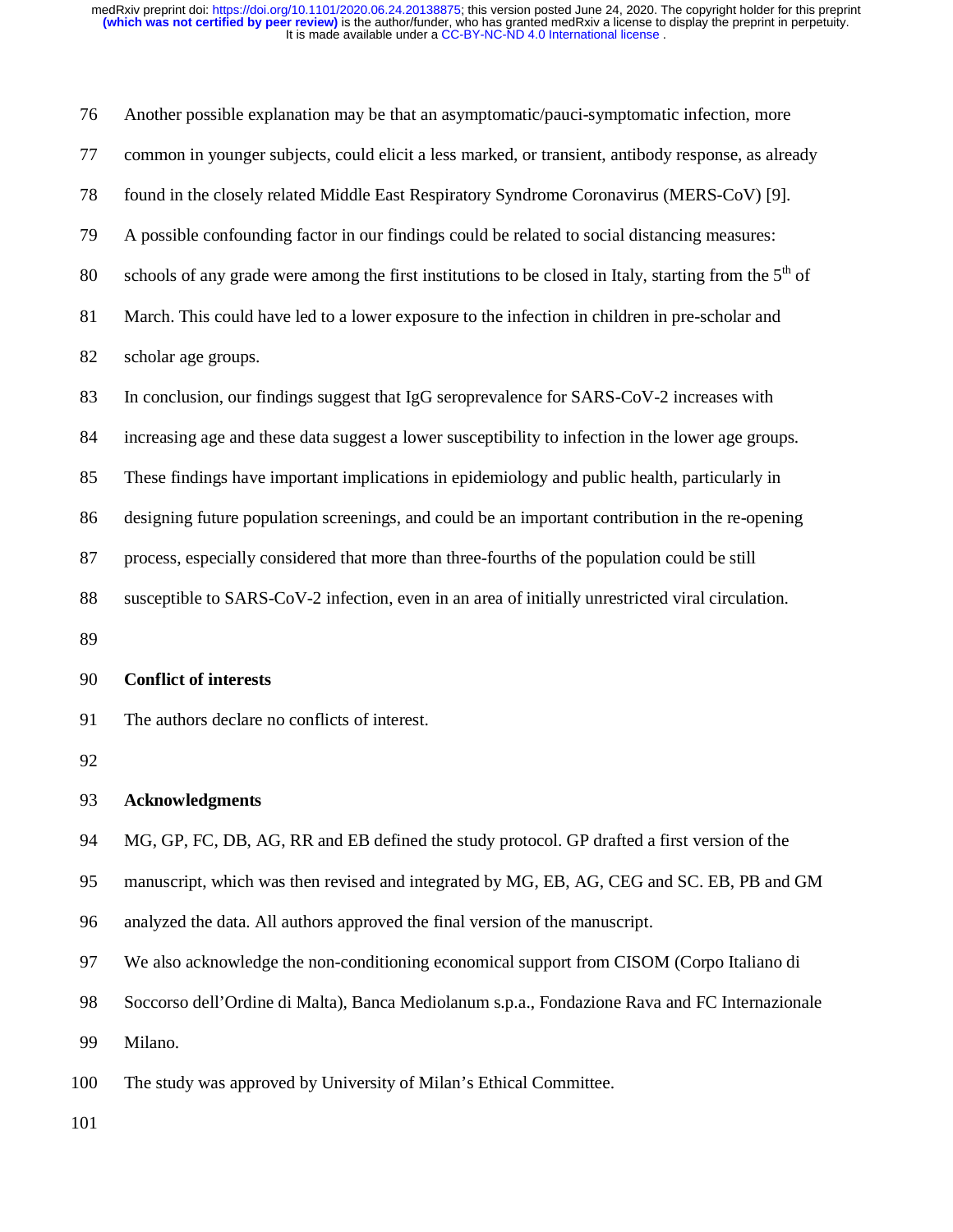# **Author Bio**

|  | 103 Gabriele Pagani is an Infectious Diseases resident at Luigi Sacco Hospital (Milano, Italy), currently |
|--|-----------------------------------------------------------------------------------------------------------|
|  |                                                                                                           |

- 104 ending his last year of residency. His primary interests are tropical and traveler diseases and
- 105 anthropo-zoonoses, particularly in One Health and Global Health perspectives.
- 
- 
- 
- 
- 
- 
- 
- 
- 
- 
- 
- 
- 
- 
- 
- 
- 
- 
- 
- 
- 
- 
- 
- 
-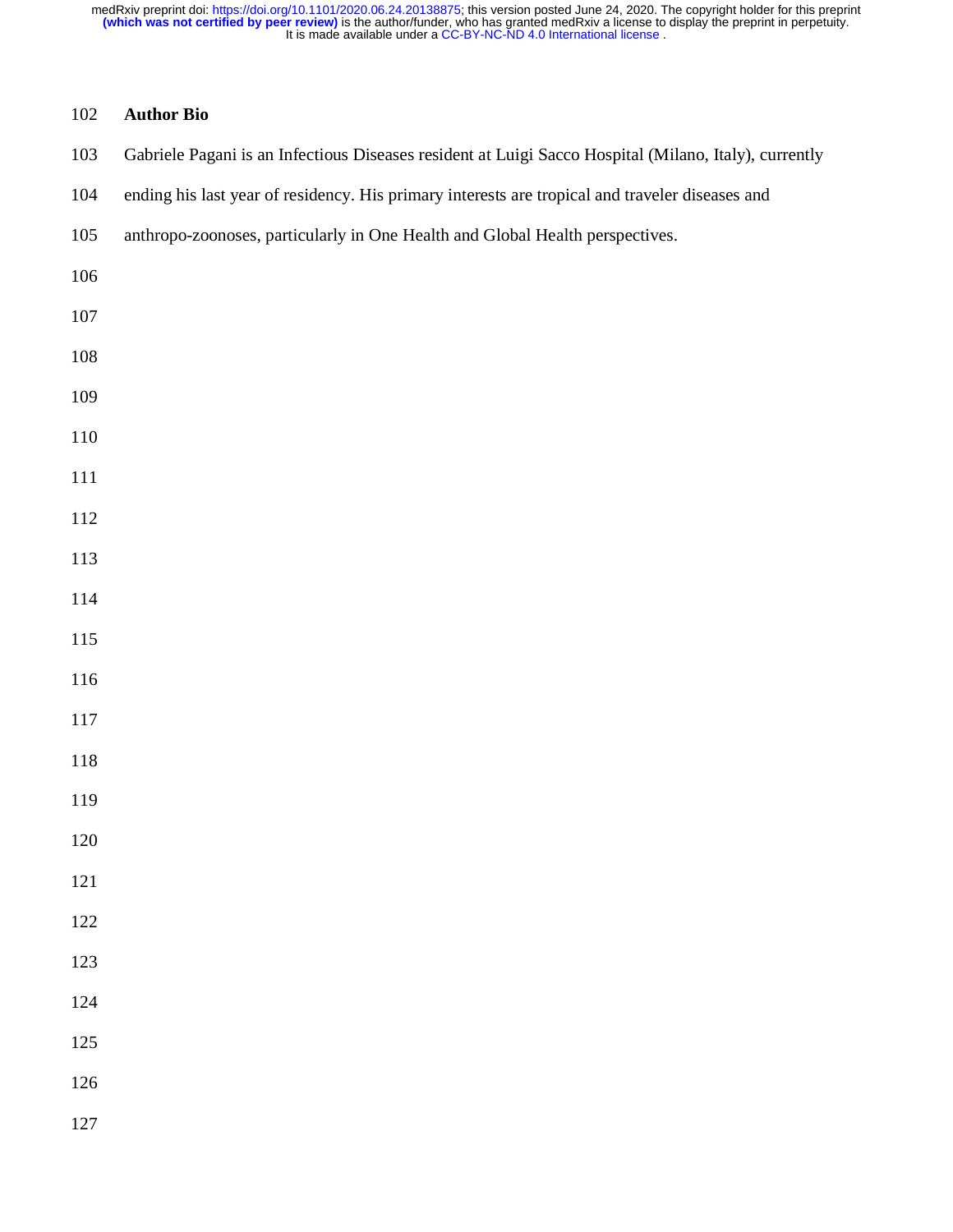It is made available under a [CC-BY-NC-ND 4.0 International license](http://creativecommons.org/licenses/by-nc-nd/4.0/) . **(which was not certified by peer review)** is the author/funder, who has granted medRxiv a license to display the preprint in perpetuity. medRxiv preprint doi: [https://doi.org/10.1101/2020.06.24.20138875;](https://doi.org/10.1101/2020.06.24.20138875) this version posted June 24, 2020. The copyright holder for this preprint

## 128 **References:**

- 129 [1] Zhu N, Zhang D, Wang W, et al. A Novel Coronavirus from Patients with Pneumonia in
- 130 China, 2019. *N Engl J Med* 2020; 382: 727–733.
- 131 [2] EpiCentro. Coronavirus | Istituto Superiore di Sanità, https://www.epicentro.iss.it/coronavirus/
- 132 (accessed 29 May 2020).
- 133 [3] Pagani G, Bernacchia D, Conti F, et al. Dynamics of the SARS-CoV-2 epidemic in the
- 134 earliest-affected areas in Italy: 1 Mass screening for SARS-CoV-2 serological positivity
- 135 (SARS-2-SCREEN). *medRxiv* 2020; 2020.06.06.20124081.
- 136 [4] Chen N, Zhou M, Dong X, et al. Epidemiological and clinical characteristics of 99 cases of
- 137 2019 novel coronavirus pneumonia in Wuhan, China: a descriptive study. *The Lancet* 2020; 138 395: 507–513.
- 139 [5] Lee P-I, Hu Y-L, Chen P-Y, et al. Are children less susceptible to COVID-19? *Journal of*  140 *Microbiology, Immunology and Infection* 2020; 53: 371–372.
- 141 [6] Li Y, Zhou W, Yang L, et al. Physiological and pathological regulation of ACE2, the SARS-
- 142 CoV-2 receptor. *Pharmacological Research* 2020; 157: 104833.
- 143 [7] Bourgonje AR, Abdulle AE, Timens W, et al. Angiotensin-converting enzyme-2 (ACE2),
- 144 SARS-CoV-2 and pathophysiology of coronavirus disease 2019 (COVID-19). *The Journal of*
- 145 *Pathology*; n/a. DOI: 10.1002/path.5471.
- 146 [8] Huang S-H, Su M-C, Tien N, et al. Epidemiology of human coronavirus NL63 infection
- 147 among hospitalized patients with pneumonia in Taiwan. *Journal of Microbiology, Immunology*
- 148 *and Infection* 2017; 50: 763–770.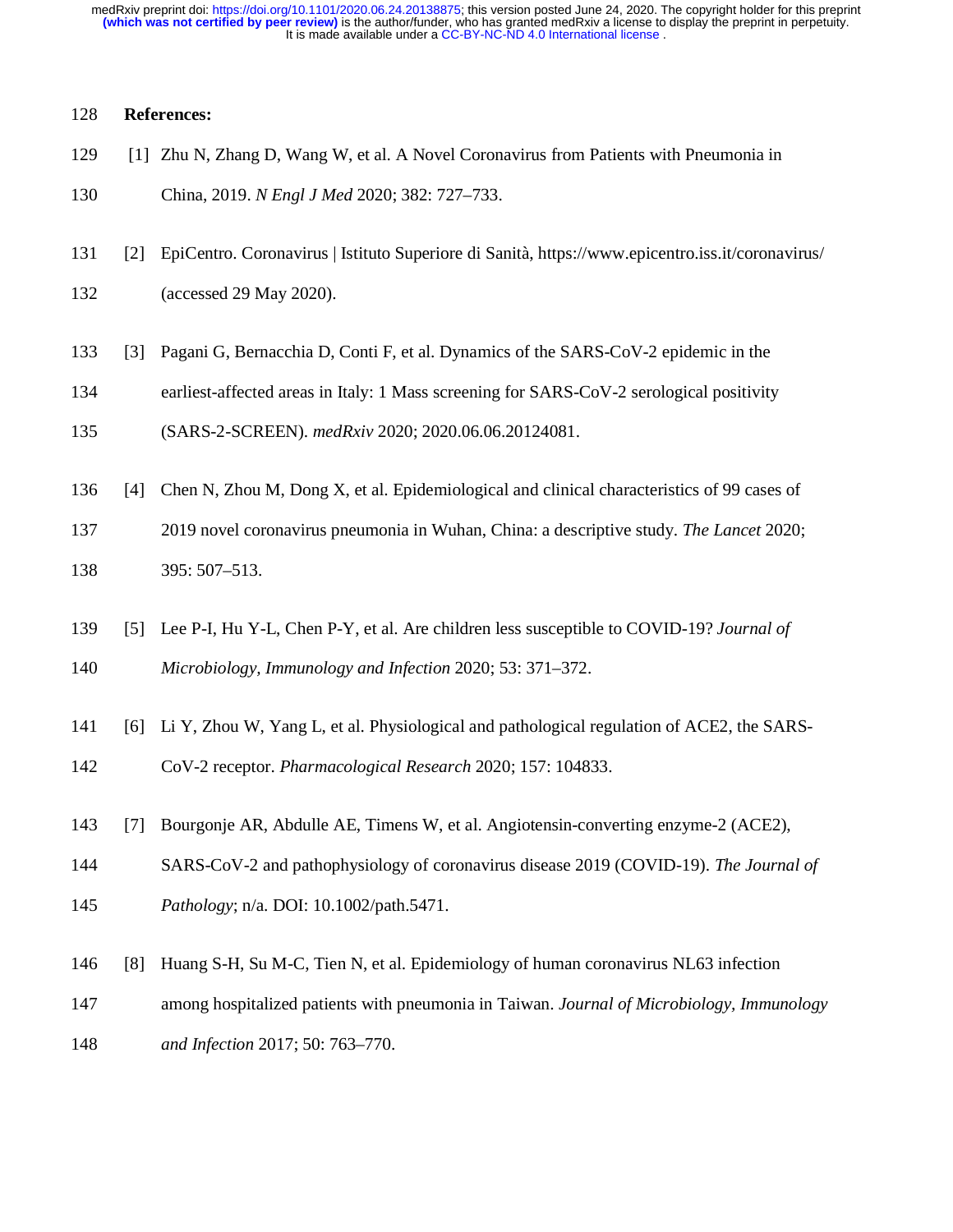- 149 [9] Choe PG, Perera RAPM, Park WB, et al. MERS-CoV Antibody Responses 1 Year after
- 150 Symptom Onset, South Korea, 2015. *Emerg Infect Dis* 2017; 23: 1079–1084.
- 151

152 **Corresponding author:** 

- 153 Gabriele Pagani
- 154 Infectious Diseases department, III Division
- 155 ASST FBF-Sacco
- 156 Via G.B. Grassi 74, 20157, Milano
- 157 gabriele.pagani@unimi.it
- 158 02 3904 2591
- 159
- 160 **Tab.1 Estimates of the probability of IgG positivity for age interval of five years**
- 161 C.I. = confidence interval
- 162
- 163 **Fig.1: Estimated probability of IgG positivity as a function of age**
- 164 Solid line: estimates, dashed lines: 95% confidence intervals.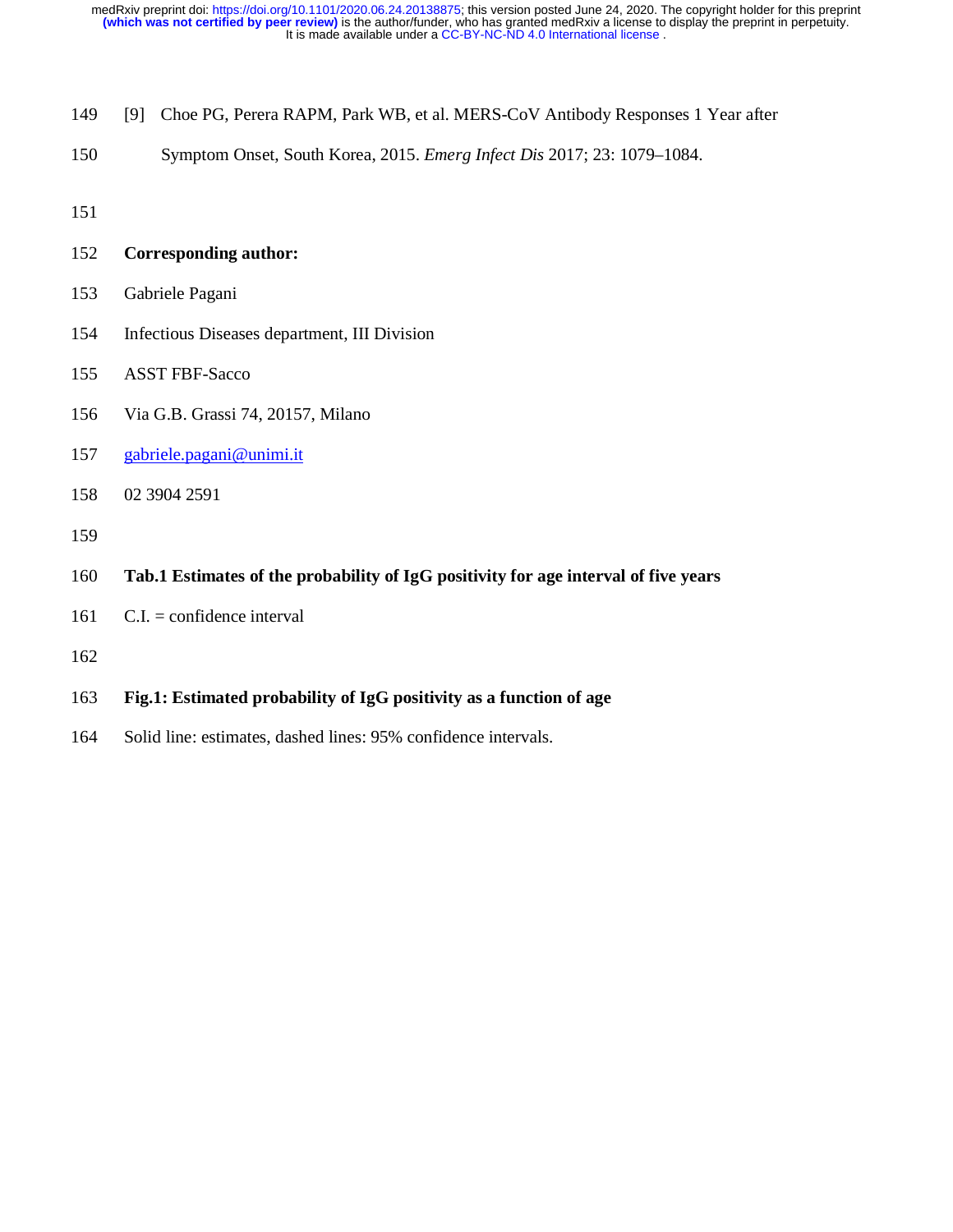| AGE       | <b>PROBABILITY</b>    | <b>AGE</b> | <b>PROBABILITY</b>    |
|-----------|-----------------------|------------|-----------------------|
|           | $(95\% \text{ C.I.})$ |            | $(95\% \text{ C.I.})$ |
| 5         | 9.1% (4.4%, 13.8%)    | 50         | 22.3% (18.5%, 26.0%)  |
| <b>10</b> | 10.1% (5.4%, 14.8%)   | 55         | 24.3% (20.4%, 28.3%)  |
| 15        | 11.2% (6.6%, 15.9%)   | 60         | 26.6% (22.2%, 30.9%)  |
| 20        | 12.5% (7.9%, 17.0%)   | 65         | 28.9% (23.8%, 33.9%)  |
| 25        | 13.8% (9.3%, 18.2%)   | 70         | 31.3% (25.4%, 37.3%)  |
| 30        | 15.2% (11.0%, 19.5%)  | 75         | 33.9% (26.8%, 41.0%)  |
| 35        | 16.8% (12.7%, 20.9%)  | 80         | 36.6% (28.3%, 44.9%)  |
| 40        | 18.5% (14.6%, 22.4%)  | 85         | 39.3% (29.7%, 48.9%)  |
| 45        | 20.3% (16.6%, 24.0%)  | 90         | 42.1% (31.1%, 53.1%)  |